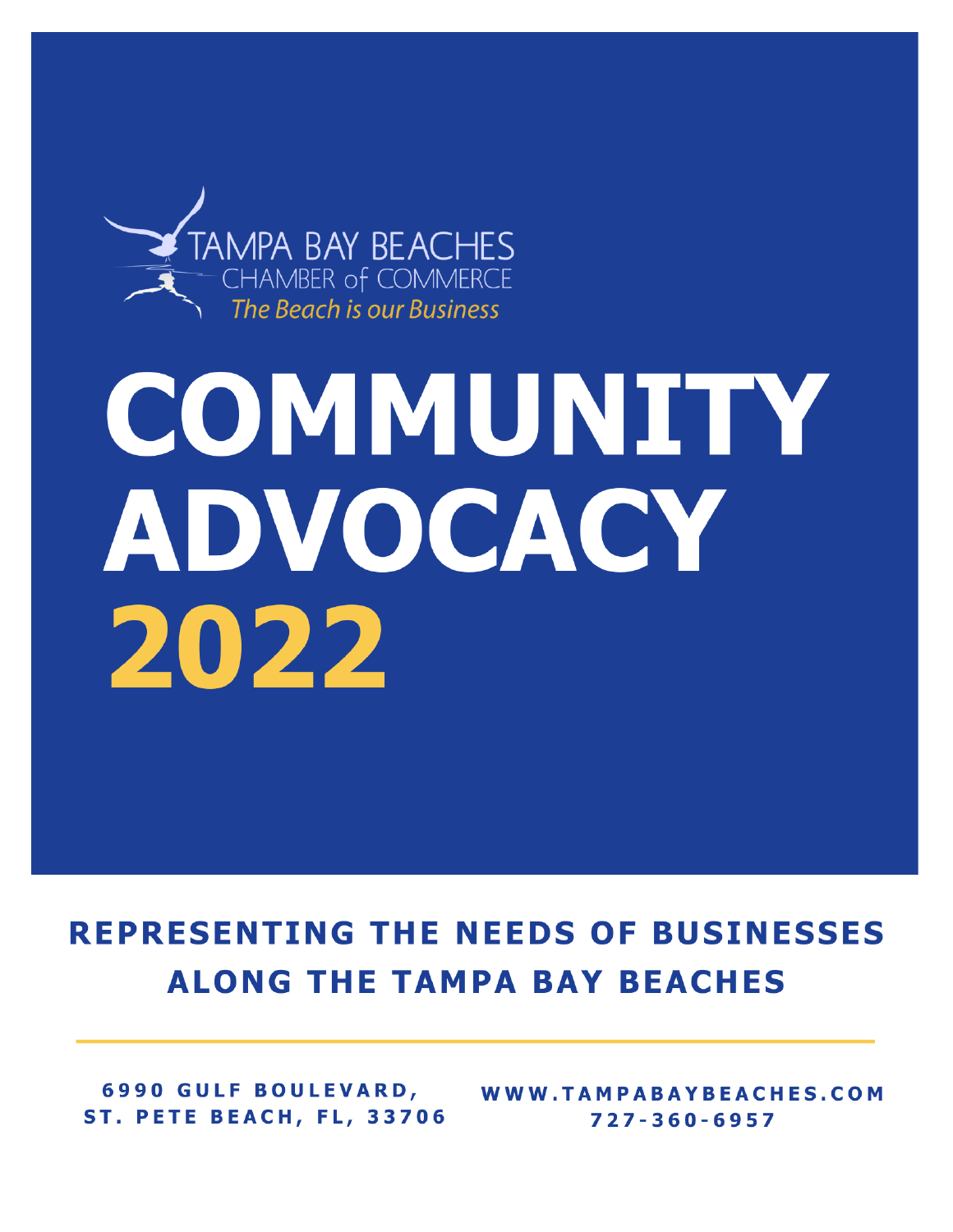**Agenda Item: Beach Renourishment** \*Local issue combined with state and federal government **Description:** Beach renourishment is essential for protecting our award-winning beaches and maintaining a strong and prosperous local economy. The beaches are essential in our efforts to continue breaking tourism records year over year. (Advocate for easements; Army Corp Engineers)

# **Agenda Item: Business Development**

**Description:** Streamline the process to open a business allowing business owners to invest in our community and reduce burdensome regulations that prevent business owners from upgrading or improving their property. (Signage; Parking)

# **Agenda Item: Economic Development**

**Description**: Redevelopment is essential for St. Pete Beach, Treasure Island and Madeira Beach to be competitive in the marketplace. If regulations are not updated to allow for adequate height and density, hotels will be replaced with condominiums and the area will lose the tourists that keep our taxes low. (Redevelopment)

# **Agenda Item: Pedestrian Safety**

**Description:** Promotion and education of pedestrian safety including crosswalk & bicycle safety throughout Gulf Boulevard is paramount to the local community. The TBBCOC continues to work with Walk/Bike Tampa Bay on an education campaign. (Crosswalks; Education; Protection of current crosswalks)

# **Agenda Item: Sand Intrusion**

**Description:** Due to sand migration in John's Pass, Madeira Beach has seen massive amounts of sand build-up. Solutions to mitigation and intrusions are needed. Once the sand intrusion is mitigated, dredging will need to take place to remove excess sand. (Cohesive partnerships; city, county, federal army corps)

# **County Agenda**

# **Agenda Item: Tourist Development Tax: Preservation**

**Description:** Preserving the Tourist Development Tax for its intended purpose is essential to promote our destination, attract visitors, keep taxes low, enhance quality of life and support the tourism Industry; Pinellas County's #1 industry. (Maintain 60/40; Do not allow expansion)

# **Agenda Item: Transportation**

**Description:** Providing additional transportation options such as waterborne transportation as well as enhancing road infrastructure, etc. are important to ease congestion and make it easier to navigate the county. (Microtransit; Cohesive)

# **Agenda Item: Visit St. Pete/Clearwater**

**Agenda Item Description:** Visit St. Pete/Clearwater (VSPC) is world renowned for their marketing efforts. There is a clear focus on Clearwater Beach and Downtown St. Pete, however, more focus needs to be put on our individual beach communities. (Continue micro focus)

# **Agenda Item: Water Quality**

**Agenda Item Description:** The cleaner our waterways are, the more of an economic impact they generate. Millions of visitors, businesses and residents rely on clean waterways to sustain the quality of life that drew them here. (Agencies to invest and full county support)

# **Agenda Item: Workforce Development/Hospitality**

**Description:** An enhanced pool of qualified workers is essential to remain competitive in a changing economy. Pinellas needs to advance economic well-being by developing and maintaining a quality workforce. (Job placement services; Careersource which includes state)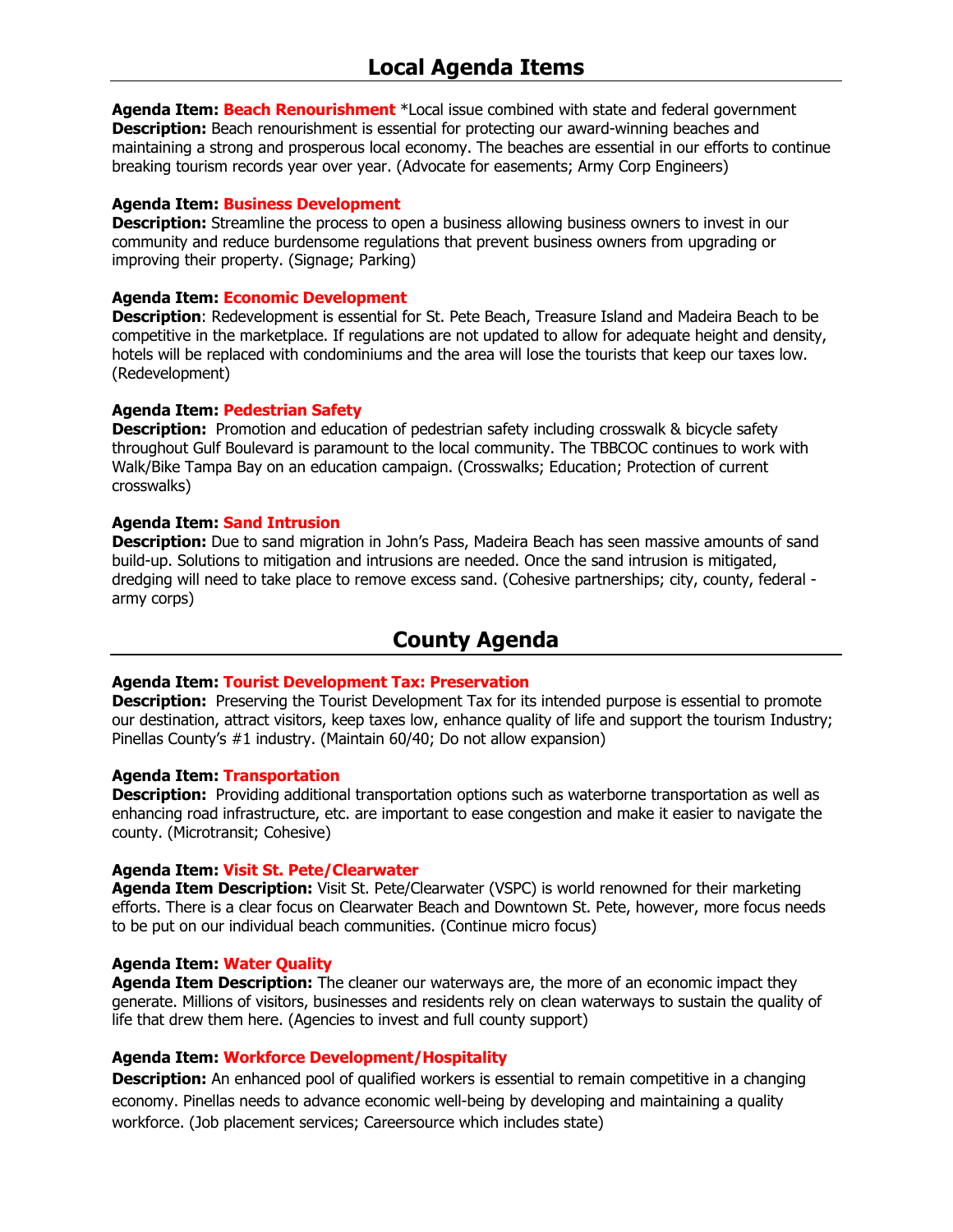# **Agenda Item: Visit Florida | Hooper SB434/Chaney HB489**

# **Visit Florida: Support of lifting the sunset of this organization**

**Visit Florida: Support to continue their funding no less than their current funding amounts.**

**Description:** As the Sunshine State's No. 1 industry, tourism was responsible for welcoming 126+ million visitors in 2018 and employing more than 1.5 million Floridians. According to the Office of Economic and Demographic Research, for every \$1 the state invests in VISIT FLORIDA – the official tourism marketing corporation for the state of Florida – \$2.15 in tax revenue is generated. VISIT FLORIDA promotes tourism to Florida through sales, advertising, promotions, public relations and visitor services programs. Each decision the agency has made has been based on financial research that led to record tourism and, more importantly, record spending by visitors. As a public/private partnership, VISIT FLORIDA serves more than 11,000 tourism industry businesses.

TBBCoC advocates for a fully funded reauthorization of VISIT FLORIDA. Adequate funding and resources for the tourism industry essential to stay competitive. Florida is a worldwide top travel destination with every 85 visitors creating 1 job and the TBBCOC advocates supporting and growing the industry, as well as removing the Agency's sunset.

# **Agenda Item: Alcohol License Abatement Proposal**

**Description:** All businesses suffered due to COVID-19. However, some businesses suffered more than others. For example, bars and breweries were ordered to close for almost six months, through no fault of their own. Many of these businesses will not be able to recover unless they receive much needed assistance. Although renewal fees may seem nominal, in a small business every penny counts. When we are talking about small family run businesses, \$200-\$1,800 could make the difference for rent or utilities.

TBBCoC advocates for a lump sum waiver of the annual renewal or offsetting annual renewals by 1/4 over four years.

# **Agenda Item: Short Term Rentals | Burgess SB512/ Fischer HB325**

**Description:** All short-term rentals must be regulated the same as any property management company. Currently, property management companies and vacation rental platforms (i.e. Airbnb, homeaway, etc.) are on uneven playing fields. Both rent properties, however, only property management companies are regulated. This incentivizes people to bypass legitimate business practices and skirt the system.

TBBCoC advocates for a fair and balanced playing field for all vacation rentals. Vacation rentals, either through property management companies or on website platforms, should be collecting and remitting taxes as well as regulated to ensure the health and safety of guests.

# **Agenda Item: Insurance Reform**

**Description:** During the 2020-2021 Session, the legislature passed SB 76. This piece of legislation made a variety of changes to the insurance statutes, including raising the cap for Citizens Property from 10% to 15% by 2026, prohibits companies and contractors from soliciting individuals to file roof claims (to help fight fraud), and limits claims from 3 years to 2 years (this will also decrease fraudulent claims). Although this is a watered-down version of what many hoped would pass, there will be much focus on Citizens Property Insurance in the upcoming session. Citizens are not on a sustainable path as they are seeing exponential growth right now due to many private carriers pulling out of certain markets in the state or out of Florida all together. These private companies have a difficult time competing with Citizens as they have a built-in rate cap; this is another reason many private companies are closing shop.

TBBCoC advocates for legislation that will combat fraud and increase consumer choice in Florida's property insurance market. Assignment of benefits (AOB) fraud, roofing solicitations, and abusive claims practices have continued to cause significant losses for insurers, and in turn, have increased property owner's rates, forced private insurance companies to close their doors, and have pushed more property owners to Citizens.